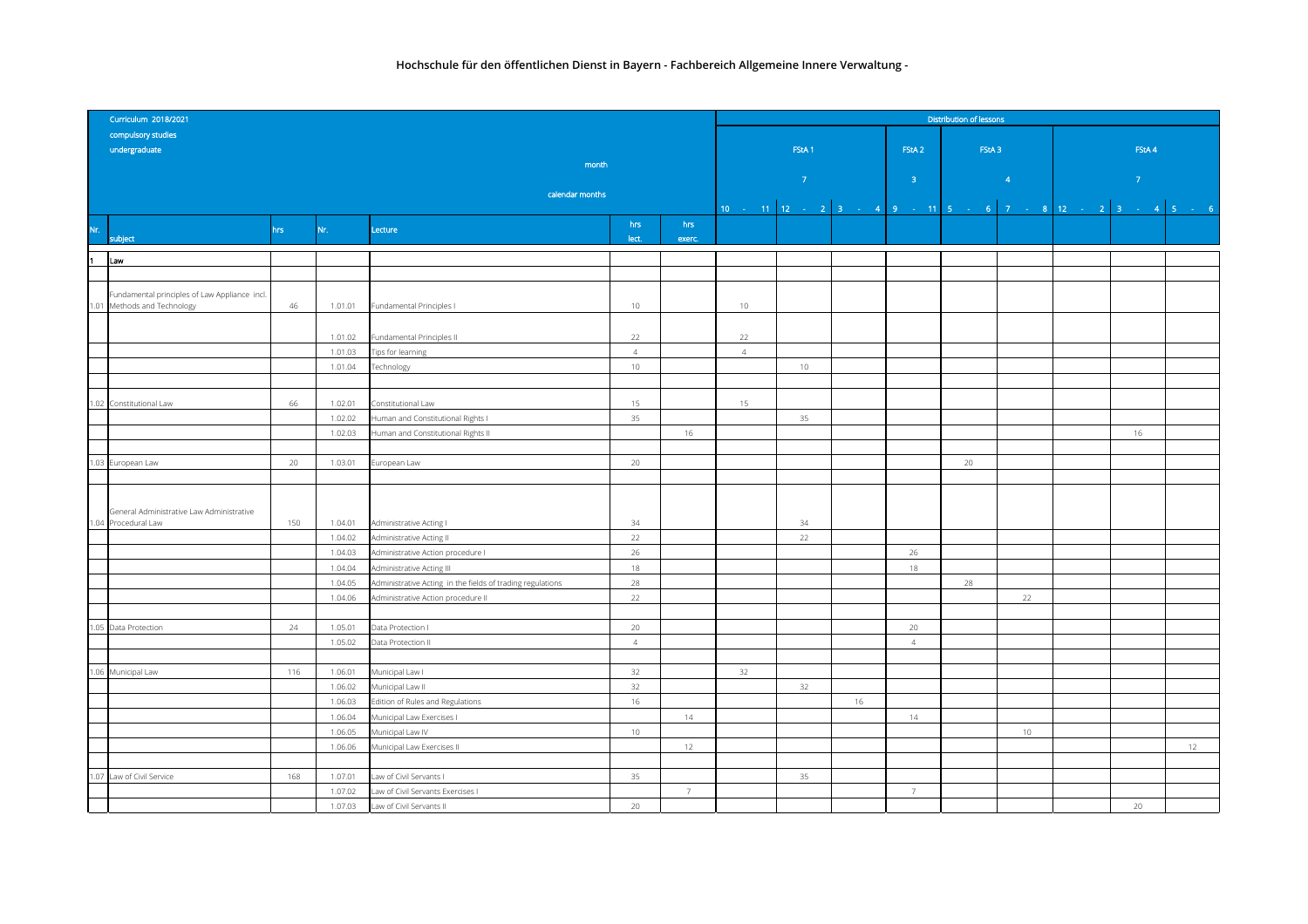|       | Curriculum 2018/2021                           | <b>Distribution of lessons</b> |                    |                                                           |                 |        |    |                                                                            |                   |                   |                 |                 |    |               |  |  |  |
|-------|------------------------------------------------|--------------------------------|--------------------|-----------------------------------------------------------|-----------------|--------|----|----------------------------------------------------------------------------|-------------------|-------------------|-----------------|-----------------|----|---------------|--|--|--|
|       | compulsory studies                             |                                |                    |                                                           |                 |        |    |                                                                            |                   |                   |                 |                 |    |               |  |  |  |
|       | undergraduate                                  |                                |                    |                                                           |                 |        |    | FStA <sub>1</sub>                                                          | FStA <sub>2</sub> | FStA <sub>3</sub> |                 | FStA 4          |    |               |  |  |  |
|       |                                                |                                |                    | month                                                     |                 |        |    |                                                                            |                   |                   |                 |                 |    |               |  |  |  |
|       |                                                |                                |                    |                                                           |                 |        |    | $\langle 7 \rangle$                                                        | 3 <sup>°</sup>    |                   | $\overline{4}$  | $\mathcal{T}$   |    |               |  |  |  |
|       |                                                |                                |                    | calendar months                                           |                 |        |    |                                                                            |                   |                   |                 |                 |    | 7<br>14<br>16 |  |  |  |
|       |                                                |                                |                    |                                                           |                 |        |    | 10 - 11   12 - 2   3 - 4   9 - 11   5 - 6   7 - 8   12 - 2   3 - 4   5 - 6 |                   |                   |                 |                 |    |               |  |  |  |
|       |                                                | hrs.                           | Nr.                | Lecture                                                   | hrs             | hrs    |    |                                                                            |                   |                   |                 |                 |    |               |  |  |  |
|       | subject                                        |                                |                    |                                                           | lect.           | exerc. |    |                                                                            |                   |                   |                 |                 |    |               |  |  |  |
|       |                                                |                                | 1.07.04            | aw of Civil Servants Exercises II                         |                 | 7      |    |                                                                            |                   |                   |                 |                 |    |               |  |  |  |
|       |                                                |                                | 1.07.05            | Public Labour Law I                                       | 32              |        |    |                                                                            |                   | 32                |                 |                 |    |               |  |  |  |
|       |                                                |                                | 1.07.06            | Public Labour Law II                                      | 30 <sup>°</sup> |        |    |                                                                            |                   |                   | 30 <sup>°</sup> |                 |    |               |  |  |  |
|       |                                                |                                | 1.07.07            | Public Labour Law III                                     | 23              |        |    |                                                                            |                   |                   |                 |                 | 23 |               |  |  |  |
|       |                                                |                                | 1.07.08            | Public Labour Law Exercises                               |                 | 14     |    |                                                                            |                   |                   |                 |                 |    |               |  |  |  |
|       |                                                |                                |                    |                                                           |                 |        |    |                                                                            |                   |                   |                 |                 |    |               |  |  |  |
| 1.08  | Law of Security Law of Administrative Offences | 96                             | 1.08.01            | Active defense and punishment of statutory violation I    | 28              |        |    | 28                                                                         |                   |                   |                 |                 |    |               |  |  |  |
|       |                                                |                                | 1.08.02            | Active defense and punishment of statutory violation II   | 24              |        |    |                                                                            |                   | 24                |                 |                 |    |               |  |  |  |
|       |                                                |                                | 1.08.03            | Active defense and punishment of statutory violation III  | 16              |        |    |                                                                            |                   |                   | 16              |                 |    |               |  |  |  |
|       |                                                |                                | 1.08.04            | Active defense and punishment of statutory violation IV   | 14              |        |    |                                                                            |                   |                   |                 | 14              |    |               |  |  |  |
|       |                                                |                                | 1.08.05            | foreigner and asylum law                                  | 14              |        |    |                                                                            |                   |                   |                 | 14              |    |               |  |  |  |
|       |                                                |                                |                    |                                                           |                 |        |    |                                                                            |                   |                   |                 |                 |    |               |  |  |  |
| 1.09  | <b>Building Law</b>                            | 112                            | 1.09.01            | Building Law I (Planning Law)                             | 28              |        |    |                                                                            |                   | 28                |                 |                 |    |               |  |  |  |
|       |                                                |                                | 1.09.02            | Building Law II                                           | 32              |        |    |                                                                            |                   |                   | 32              |                 |    |               |  |  |  |
|       |                                                |                                | 1.09.03            | <b>Building Law III</b>                                   | 18              |        |    |                                                                            |                   |                   |                 | 18              |    |               |  |  |  |
|       |                                                |                                | 1.09.04            | Building Law IV                                           | 18              |        |    |                                                                            |                   |                   |                 |                 | 18 |               |  |  |  |
|       |                                                |                                | 1.09.05            | <b>Building Law Exercises</b>                             |                 | 16     |    |                                                                            |                   |                   |                 |                 |    |               |  |  |  |
|       |                                                |                                |                    |                                                           |                 |        |    |                                                                            |                   |                   |                 |                 |    |               |  |  |  |
| 1.10  | Environmental Law                              | 56                             | 1.10.01            | Immission control law                                     | 30 <sup>°</sup> |        |    |                                                                            |                   |                   |                 | 30 <sup>°</sup> |    |               |  |  |  |
|       |                                                |                                | 1.10.02            | Water Law                                                 | 18              |        |    |                                                                            |                   |                   |                 |                 | 18 |               |  |  |  |
|       |                                                |                                | 1.10.02            | Environmental Law Exercises                               |                 | $\,$ 8 |    |                                                                            |                   |                   |                 |                 |    | 8             |  |  |  |
|       |                                                |                                |                    |                                                           |                 |        |    |                                                                            |                   |                   |                 |                 |    |               |  |  |  |
| 1.11. | Law of Social Administration                   | 82                             | 1.11.01            | Law of Unemployment Benefit                               | 26              |        |    |                                                                            |                   | 26                |                 |                 |    |               |  |  |  |
|       |                                                |                                | 1.11.02            | Administrative Acting and Protest Procedure in Social Law | 18              |        |    |                                                                            |                   |                   | 18              |                 |    |               |  |  |  |
|       |                                                |                                | 1.11.03            | Law of Social Welfare I                                   | 10              |        |    |                                                                            |                   |                   |                 | 10              |    |               |  |  |  |
|       |                                                |                                | 1.11.04<br>1.11.05 | aw of Social Welfare II                                   | 14              | 14     |    |                                                                            |                   |                   |                 |                 | 14 | 14            |  |  |  |
|       |                                                |                                |                    | Law of Social Administration Exercises                    |                 |        |    |                                                                            |                   |                   |                 |                 |    |               |  |  |  |
| 1.12  | Civil Law                                      | 122                            | 1.12.01            | Civil Law I                                               | 28              |        | 28 |                                                                            |                   |                   |                 |                 |    |               |  |  |  |
|       |                                                |                                | 1.12.02            | Civil Law II                                              | 24              |        |    | 24                                                                         |                   |                   |                 |                 |    |               |  |  |  |
|       |                                                |                                | 1.12.03            | Civil Law III                                             | 14              |        |    | 14                                                                         |                   |                   |                 |                 |    |               |  |  |  |
|       |                                                |                                | 1.12.05            | Civil Law Exercises I                                     |                 | 12     |    |                                                                            | 12                |                   |                 |                 |    |               |  |  |  |
|       |                                                |                                | 1.12.06            | Civil Law V                                               | 15              |        |    |                                                                            |                   |                   |                 | 15              |    |               |  |  |  |
|       |                                                |                                | 1.12.07            | Civil Law VI                                              | 15              |        |    |                                                                            |                   |                   |                 |                 | 15 |               |  |  |  |
|       |                                                |                                | 1.12.08            | Civil Law Exercises II                                    |                 | 14     |    |                                                                            |                   |                   |                 |                 |    | 14            |  |  |  |
|       |                                                |                                |                    |                                                           |                 |        |    |                                                                            |                   |                   |                 |                 |    |               |  |  |  |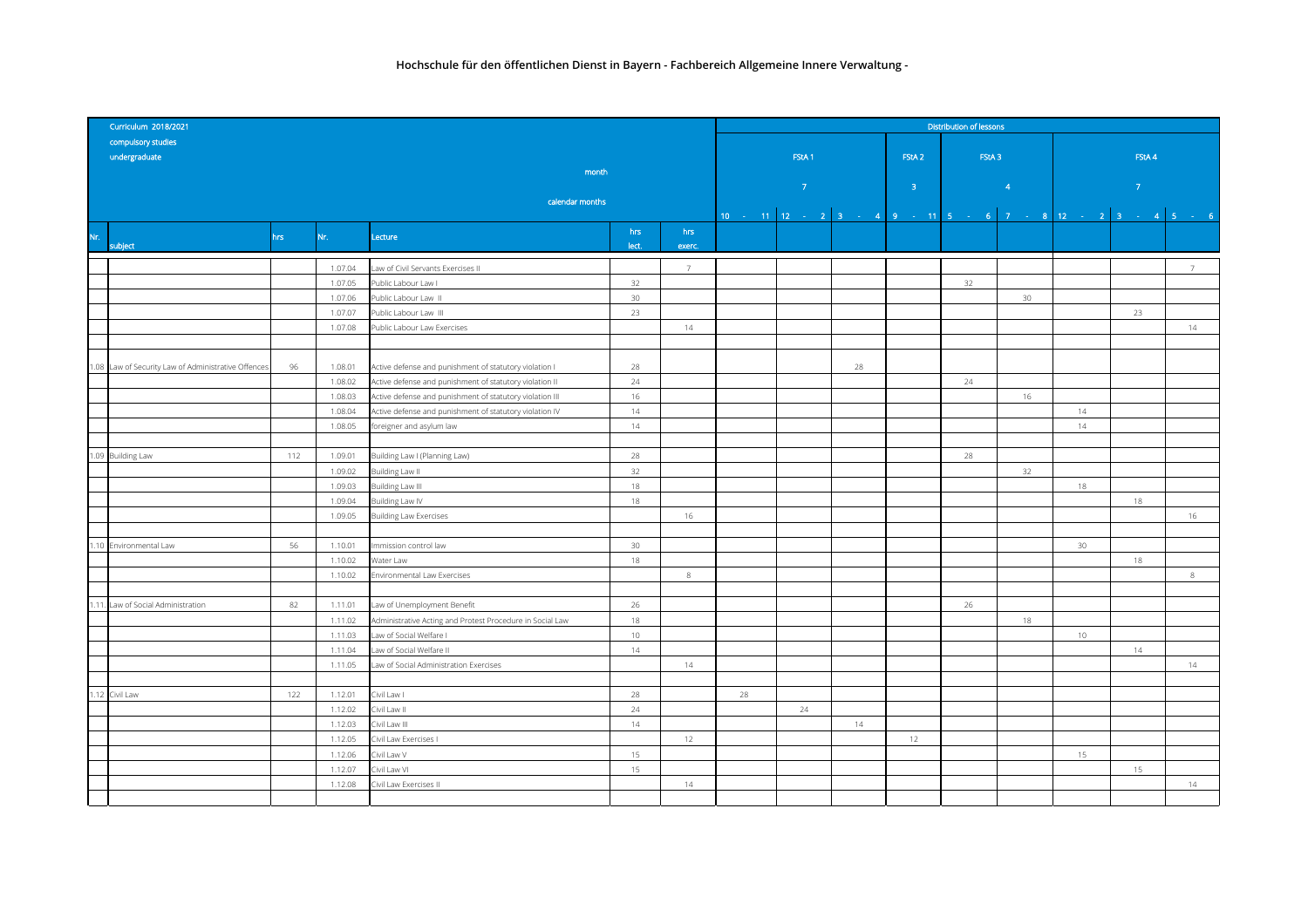|                         | Curriculum 2018/2021                                          |       |                    |                                                                |                 |                |     | <b>Distribution of lessons</b> |    |                   |                 |                                                                                                                                 |                                                                                                                                                                    |    |  |  |  |
|-------------------------|---------------------------------------------------------------|-------|--------------------|----------------------------------------------------------------|-----------------|----------------|-----|--------------------------------|----|-------------------|-----------------|---------------------------------------------------------------------------------------------------------------------------------|--------------------------------------------------------------------------------------------------------------------------------------------------------------------|----|--|--|--|
|                         | compulsory studies                                            |       |                    |                                                                |                 |                |     |                                |    |                   |                 |                                                                                                                                 |                                                                                                                                                                    |    |  |  |  |
|                         | undergraduate                                                 |       |                    |                                                                |                 |                |     | FStA <sub>1</sub>              |    | FStA <sub>2</sub> | FStA3           |                                                                                                                                 | FStA4                                                                                                                                                              |    |  |  |  |
|                         |                                                               |       |                    | month                                                          |                 |                |     |                                |    |                   |                 |                                                                                                                                 |                                                                                                                                                                    |    |  |  |  |
|                         |                                                               |       |                    |                                                                |                 |                |     | $-7$                           |    | $-3 -$            | $\overline{4}$  | and the state of the state of the state of the state of the state of the state of the state of the state of th<br>$\mathcal{T}$ |                                                                                                                                                                    |    |  |  |  |
|                         | calendar months                                               |       |                    |                                                                |                 |                |     |                                |    |                   |                 |                                                                                                                                 |                                                                                                                                                                    |    |  |  |  |
|                         |                                                               |       |                    |                                                                |                 |                |     |                                |    |                   |                 |                                                                                                                                 | $\begin{array}{ cccccccccccc }\hline\n10 & - & 11 & 12 & - & 2 & 3 & - & 4 & 9 & - & 11 & 5 & - & 6 & 7 & - & 8 & 12 & - & 2 & 3 & - & 4 & 5 & - & 6\n\end{array}$ |    |  |  |  |
| Nr.                     |                                                               | hrs   | Nr.                | Lecture                                                        | hrs             | hrs            |     |                                |    |                   |                 |                                                                                                                                 |                                                                                                                                                                    |    |  |  |  |
|                         | subject                                                       |       |                    |                                                                | lect.           | exerc.         |     |                                |    |                   |                 |                                                                                                                                 |                                                                                                                                                                    |    |  |  |  |
|                         |                                                               |       |                    |                                                                |                 |                |     |                                |    |                   |                 |                                                                                                                                 |                                                                                                                                                                    |    |  |  |  |
|                         | 1.13 Formalistic Principles of Administrative Acting          | 38    | 1.13.01            | Correspondence                                                 | $\overline{4}$  | $\overline{4}$ | 8   |                                |    |                   |                 |                                                                                                                                 |                                                                                                                                                                    |    |  |  |  |
|                         |                                                               |       | 1.13.02            | Decisions of Public Authorities                                | $30\,$          |                |     |                                | 30 |                   |                 |                                                                                                                                 |                                                                                                                                                                    |    |  |  |  |
|                         |                                                               |       |                    |                                                                |                 |                |     |                                |    |                   |                 |                                                                                                                                 |                                                                                                                                                                    |    |  |  |  |
|                         | 1.14 Public Procurement Law                                   | 14    | 1.14.01            | Public Procurement Law                                         | 14              |                |     |                                |    |                   |                 |                                                                                                                                 | 14                                                                                                                                                                 |    |  |  |  |
|                         |                                                               |       |                    |                                                                |                 |                |     |                                |    |                   |                 |                                                                                                                                 |                                                                                                                                                                    |    |  |  |  |
|                         |                                                               |       |                    |                                                                |                 |                |     |                                |    |                   |                 |                                                                                                                                 |                                                                                                                                                                    |    |  |  |  |
|                         | Public Labour Law (alternatively)                             |       | 1.07.09            | Public Labour Law I                                            | 32              |                |     |                                |    |                   | 32              |                                                                                                                                 |                                                                                                                                                                    |    |  |  |  |
|                         |                                                               |       | 1.07.10            | Public Labour Law II                                           | 30 <sup>°</sup> |                |     |                                |    |                   | 30 <sup>°</sup> |                                                                                                                                 |                                                                                                                                                                    |    |  |  |  |
|                         |                                                               |       | 1.07.11            | Public Labour Law III                                          | 23              |                |     |                                |    |                   |                 |                                                                                                                                 | 23                                                                                                                                                                 |    |  |  |  |
|                         |                                                               |       | 1.07.12            | Public Labour Law Exercises                                    |                 | 14             |     |                                |    |                   |                 |                                                                                                                                 |                                                                                                                                                                    | 14 |  |  |  |
|                         |                                                               |       | 1.07.13            | Law of Civil Servants III                                      | 12              |                |     |                                |    |                   |                 |                                                                                                                                 |                                                                                                                                                                    | 12 |  |  |  |
|                         |                                                               |       |                    |                                                                |                 |                |     |                                |    |                   |                 |                                                                                                                                 |                                                                                                                                                                    |    |  |  |  |
|                         | Total of Law Studies                                          | 1.110 |                    |                                                                | 972             | 138            | 119 | 192                            | 88 | 101               | 158             | 128                                                                                                                             | 101<br>138                                                                                                                                                         | 85 |  |  |  |
|                         |                                                               |       |                    |                                                                |                 |                |     |                                |    |                   |                 |                                                                                                                                 |                                                                                                                                                                    |    |  |  |  |
| $\overline{\mathbf{2}}$ | Economics and Finances                                        |       |                    |                                                                |                 |                |     |                                |    |                   |                 |                                                                                                                                 |                                                                                                                                                                    |    |  |  |  |
|                         |                                                               |       |                    |                                                                |                 |                |     |                                |    |                   |                 |                                                                                                                                 |                                                                                                                                                                    |    |  |  |  |
|                         |                                                               |       |                    |                                                                |                 |                |     |                                |    |                   |                 |                                                                                                                                 |                                                                                                                                                                    |    |  |  |  |
| 2.01                    | Economic and Financial Principles of<br>Administrative Acting | 76    | 2.01.01            | Economic Principles of Administrative Acting                   | 26              |                |     | 26                             |    |                   |                 |                                                                                                                                 |                                                                                                                                                                    |    |  |  |  |
|                         |                                                               |       | 2.01.02            | Economic Principles Exercises I                                |                 | 6              |     |                                |    | 6                 |                 |                                                                                                                                 |                                                                                                                                                                    |    |  |  |  |
|                         |                                                               |       | 2.01.03            | Public Finances I                                              | 28              |                |     |                                |    |                   | 28              |                                                                                                                                 |                                                                                                                                                                    |    |  |  |  |
|                         |                                                               |       | 2.01.04            | Public Finances II                                             | $10 -$          |                |     |                                |    |                   |                 |                                                                                                                                 | $10 -$                                                                                                                                                             |    |  |  |  |
|                         |                                                               |       | 2.01.05            | Economic Principles Exercises II                               |                 | 6              |     |                                |    |                   |                 |                                                                                                                                 |                                                                                                                                                                    | 6  |  |  |  |
|                         |                                                               |       |                    |                                                                |                 |                |     |                                |    |                   |                 |                                                                                                                                 |                                                                                                                                                                    |    |  |  |  |
|                         | 2.02 Municipal Finances                                       | 352   | 2.02.01            | Basics of Municipal Finances (preparatory course)              | 16              |                | 16  |                                |    |                   |                 |                                                                                                                                 |                                                                                                                                                                    |    |  |  |  |
|                         |                                                               |       | 2.02.02            | Public Business Management (preparatory course)                | 10 <sup>°</sup> |                | 10  |                                |    |                   |                 |                                                                                                                                 |                                                                                                                                                                    |    |  |  |  |
|                         |                                                               |       |                    |                                                                |                 |                |     |                                |    |                   |                 |                                                                                                                                 |                                                                                                                                                                    |    |  |  |  |
|                         |                                                               |       | 2.02.03            | Basics of Budget Planning for Accountancy                      | 20<br>18        |                |     | 20                             |    |                   |                 |                                                                                                                                 |                                                                                                                                                                    |    |  |  |  |
|                         |                                                               |       | 2.02.04<br>2.02.05 | Basics of Commercial Budget<br>Planning of Governmental Budget | 23              |                |     | 18                             | 23 |                   |                 |                                                                                                                                 |                                                                                                                                                                    |    |  |  |  |
|                         |                                                               |       | 2.02.06            | Planning of Commercial Budget                                  | 26              |                |     |                                | 26 |                   |                 |                                                                                                                                 |                                                                                                                                                                    |    |  |  |  |
|                         |                                                               |       | 2.02.07            | Cost and Output Accounting I                                   | 20              |                |     |                                | 20 |                   |                 |                                                                                                                                 |                                                                                                                                                                    |    |  |  |  |
|                         |                                                               |       | 2.02.08            | Cost and Output Accounting II                                  | 14              |                |     |                                |    | 14                |                 |                                                                                                                                 |                                                                                                                                                                    |    |  |  |  |
|                         |                                                               |       | 2.02.09            | Controlling                                                    | 18              |                |     |                                |    | 18                |                 |                                                                                                                                 |                                                                                                                                                                    |    |  |  |  |
|                         |                                                               |       | 2.02.10            | Municipal Finances Case Studies / Exercises I                  |                 | 12             |     |                                |    | 12                |                 |                                                                                                                                 |                                                                                                                                                                    |    |  |  |  |
|                         |                                                               |       | 2.02.11            | Public Business Management Exercises                           |                 | 8              |     |                                |    | $\,8\,$           |                 |                                                                                                                                 |                                                                                                                                                                    |    |  |  |  |
|                         |                                                               |       | 2.02.12            | Implementation of Governmental Budget I                        | 16              |                |     |                                |    |                   | 16              |                                                                                                                                 |                                                                                                                                                                    |    |  |  |  |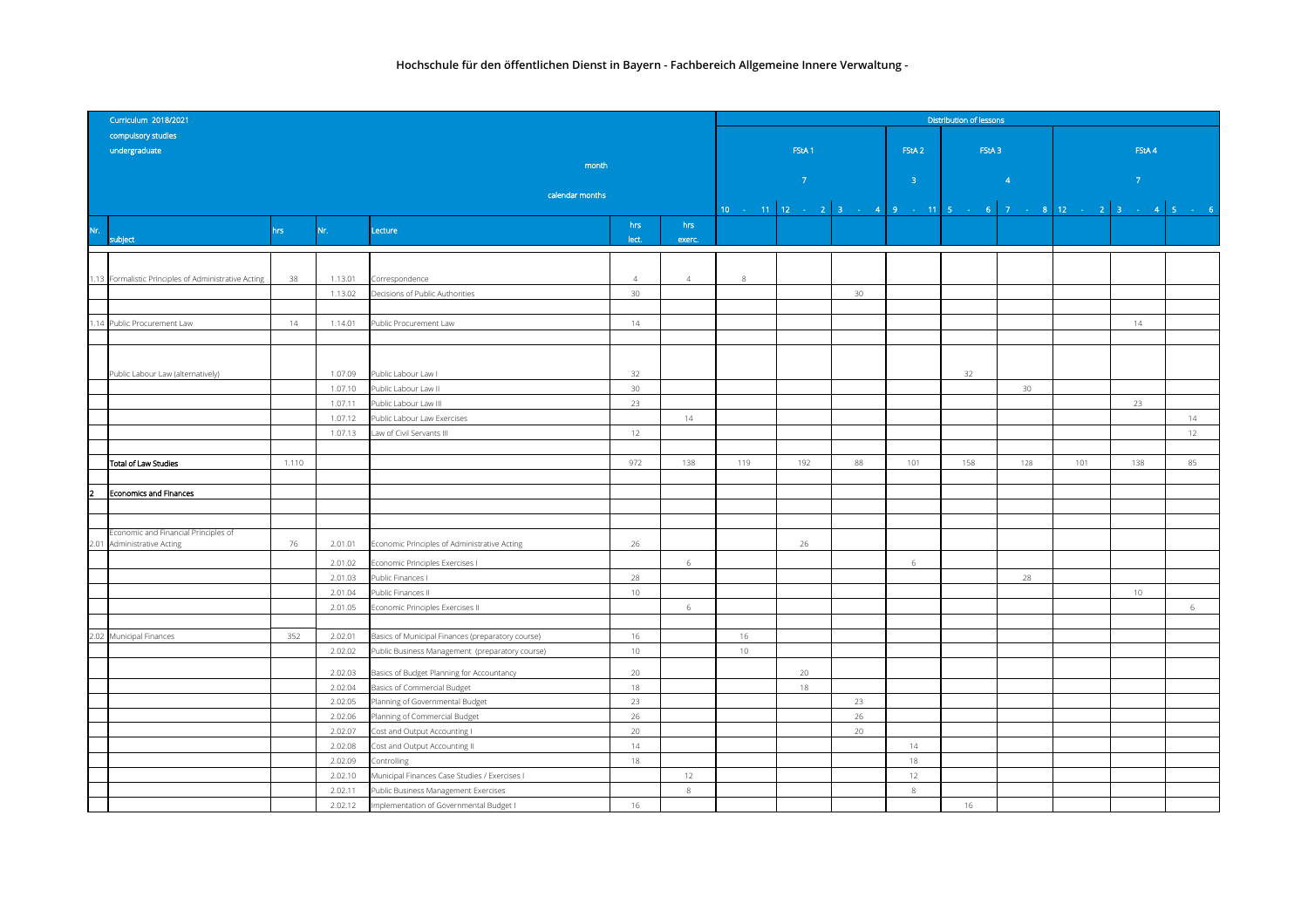| Curriculum 2018/2021                     |                 |         |                                                 |                 |               |                                                                            | <b>Distribution of lessons</b> |    |                   |       |          |                |        |             |  |  |
|------------------------------------------|-----------------|---------|-------------------------------------------------|-----------------|---------------|----------------------------------------------------------------------------|--------------------------------|----|-------------------|-------|----------|----------------|--------|-------------|--|--|
| compulsory studies                       |                 |         |                                                 |                 |               |                                                                            |                                |    |                   |       |          |                |        |             |  |  |
| undergraduate                            |                 |         |                                                 |                 |               |                                                                            | FStA <sub>1</sub>              |    | FStA <sub>2</sub> | FStA3 |          | FStA 4         |        |             |  |  |
|                                          |                 |         | month                                           |                 |               |                                                                            |                                |    |                   |       |          |                |        |             |  |  |
|                                          |                 |         |                                                 |                 |               | $\langle 7 \rangle$                                                        |                                |    | $-3-$             |       | $\sim$ 4 | 7 <sup>°</sup> |        |             |  |  |
|                                          | calendar months |         |                                                 |                 |               |                                                                            |                                |    |                   |       |          |                |        |             |  |  |
|                                          |                 |         |                                                 |                 |               | 10 - 11   12 - 2   3 - 4   9 - 11   5 - 6   7 - 8   12 - 2   3 - 4   5 - 6 |                                |    |                   |       |          |                |        |             |  |  |
| Nr.<br>subject                           | hrs             | Nr.     | Lecture                                         | hrs<br>lect.    | hrs<br>exerc. |                                                                            |                                |    |                   |       |          |                |        |             |  |  |
|                                          |                 |         |                                                 |                 |               |                                                                            |                                |    |                   |       |          |                |        |             |  |  |
|                                          |                 | 2.02.13 | Implementation of Commercial Budget             | 25              |               |                                                                            |                                |    |                   | 25    |          |                |        |             |  |  |
|                                          |                 | 2.02.14 | Implementation of Governmental Budget II        | 19              |               |                                                                            |                                |    |                   |       | 19       |                |        |             |  |  |
|                                          |                 | 2.02.15 | Cost-benefit Analysis                           | 33              |               |                                                                            |                                |    |                   |       | 33       |                |        |             |  |  |
|                                          |                 | 2.02.16 | Reporting in Governmental Budget System         | $10 -$          |               |                                                                            |                                |    |                   |       |          | 10             |        |             |  |  |
|                                          |                 | 2.02.17 | Reporting in Commercial Budget System           | 18              |               |                                                                            |                                |    |                   |       |          | 18             |        |             |  |  |
|                                          |                 | 2.02.18 | Share management and Public Enterprises         | 20              |               |                                                                            |                                |    |                   |       |          | 20             |        |             |  |  |
|                                          |                 | 2.02.19 | Municipal Finances Exercises II                 |                 | $18\,$        |                                                                            |                                |    |                   |       |          |                |        | 18          |  |  |
|                                          |                 | 2.02.20 | Public Business Management Exercises            |                 | $\,$ 8 $\,$   |                                                                            |                                |    |                   |       |          |                |        | $\,$ 8 $\,$ |  |  |
|                                          |                 |         |                                                 |                 |               |                                                                            |                                |    |                   |       |          |                |        |             |  |  |
| 2.03 State Finances                      | 334             | 2.03.01 | Basics of State Finances (preparatory course)   | 16              |               | 16                                                                         |                                |    |                   |       |          |                |        |             |  |  |
|                                          |                 | 2.02.02 | Public Business Management (preparatory course) | 10              |               | 10                                                                         |                                |    |                   |       |          |                |        |             |  |  |
|                                          |                 | 2.03.03 | State Budget Law I                              | 30 <sub>o</sub> |               |                                                                            | 30 <sup>°</sup>                |    |                   |       |          |                |        |             |  |  |
|                                          |                 | 2.03.04 | Basics of Commercial Budget                     | $18\,$          |               |                                                                            | 18                             |    |                   |       |          |                |        |             |  |  |
|                                          |                 | 2.03.05 | State Budget Law II                             | 30 <sup>°</sup> |               |                                                                            |                                | 30 |                   |       |          |                |        |             |  |  |
|                                          |                 | 2.03.06 | Cost and Output Accounting I                    | 20              |               |                                                                            |                                | 20 |                   |       |          |                |        |             |  |  |
|                                          |                 | 2.03.07 | Cost and Output Accounting II                   | 14              |               |                                                                            |                                |    | 14                |       |          |                |        |             |  |  |
|                                          |                 | 2.03.08 | Controlling                                     | 18              |               |                                                                            |                                |    | 18                |       |          |                |        |             |  |  |
|                                          |                 | 2.03.09 | State Budget Law Exercises I                    |                 | 8             |                                                                            |                                |    | 8                 |       |          |                |        |             |  |  |
|                                          |                 | 2.03.10 | Public Business Management Exercises            |                 | 8             |                                                                            |                                |    | 8                 |       |          |                |        |             |  |  |
|                                          |                 | 2.03.11 | State Budget Law III                            | 20              |               |                                                                            |                                |    |                   | 20    |          |                |        |             |  |  |
|                                          |                 | 2.03.12 | Public Granting                                 | 20              |               |                                                                            |                                |    |                   |       | 20       |                |        |             |  |  |
|                                          |                 | 2.03.13 | Cost-benefit Analysis                           | 33              |               |                                                                            |                                |    |                   |       | 33       |                |        |             |  |  |
|                                          |                 | 2.03.14 | State Budget Law IV                             | 20              |               |                                                                            |                                |    |                   |       |          | 20             |        |             |  |  |
|                                          |                 | 2.03.15 | Share management and Public Enterprises         | 20              |               |                                                                            |                                |    |                   |       |          | 20             |        |             |  |  |
|                                          |                 | 2.03.16 | Property Management and Obtaining               | 25              |               |                                                                            |                                |    |                   |       |          |                | 25     |             |  |  |
|                                          |                 | 2.03.17 | State Budget Law Exercises II                   |                 | 16            |                                                                            |                                |    |                   |       |          |                |        | 16          |  |  |
|                                          |                 | 2.03.18 | Public Business Management Exercises            |                 | 8             |                                                                            |                                |    |                   |       |          |                |        | $\,$ 8 $\,$ |  |  |
|                                          |                 |         |                                                 |                 |               |                                                                            |                                |    |                   |       |          |                |        |             |  |  |
|                                          |                 |         |                                                 |                 |               |                                                                            |                                |    |                   |       |          |                |        |             |  |  |
| Total of Economics and Finances          | 428             |         |                                                 | 370             | 58            | 26                                                                         | 64                             | 69 | 58                | 41    | 80       | 48             | $10 -$ | 32          |  |  |
|                                          |                 |         |                                                 |                 |               |                                                                            |                                |    |                   |       |          |                |        |             |  |  |
| Iз<br>Adminstrative Sciences             |                 |         |                                                 |                 |               |                                                                            |                                |    |                   |       |          |                |        |             |  |  |
|                                          |                 |         |                                                 |                 |               |                                                                            |                                |    |                   |       |          |                |        |             |  |  |
| 3.01 Administrative Organisation         | 32              | 3.01.01 | Administrative Organisation I                   | $\,8\,$         |               |                                                                            | 8                              |    |                   |       |          |                |        |             |  |  |
|                                          |                 | 3.01.02 | Administrative Organisation II                  | 14              |               |                                                                            |                                |    | 14                |       |          |                |        |             |  |  |
|                                          |                 | 3.01.03 | Administrative Organisation - Processes         | $10 -$          |               |                                                                            |                                |    |                   |       |          | 10             |        |             |  |  |
|                                          |                 |         |                                                 |                 |               |                                                                            |                                |    |                   |       |          |                |        |             |  |  |
| 3.02 Statistics in Public Administration | 28              | 3.02.01 | Statistics                                      | 22              |               |                                                                            |                                | 22 |                   |       |          |                |        |             |  |  |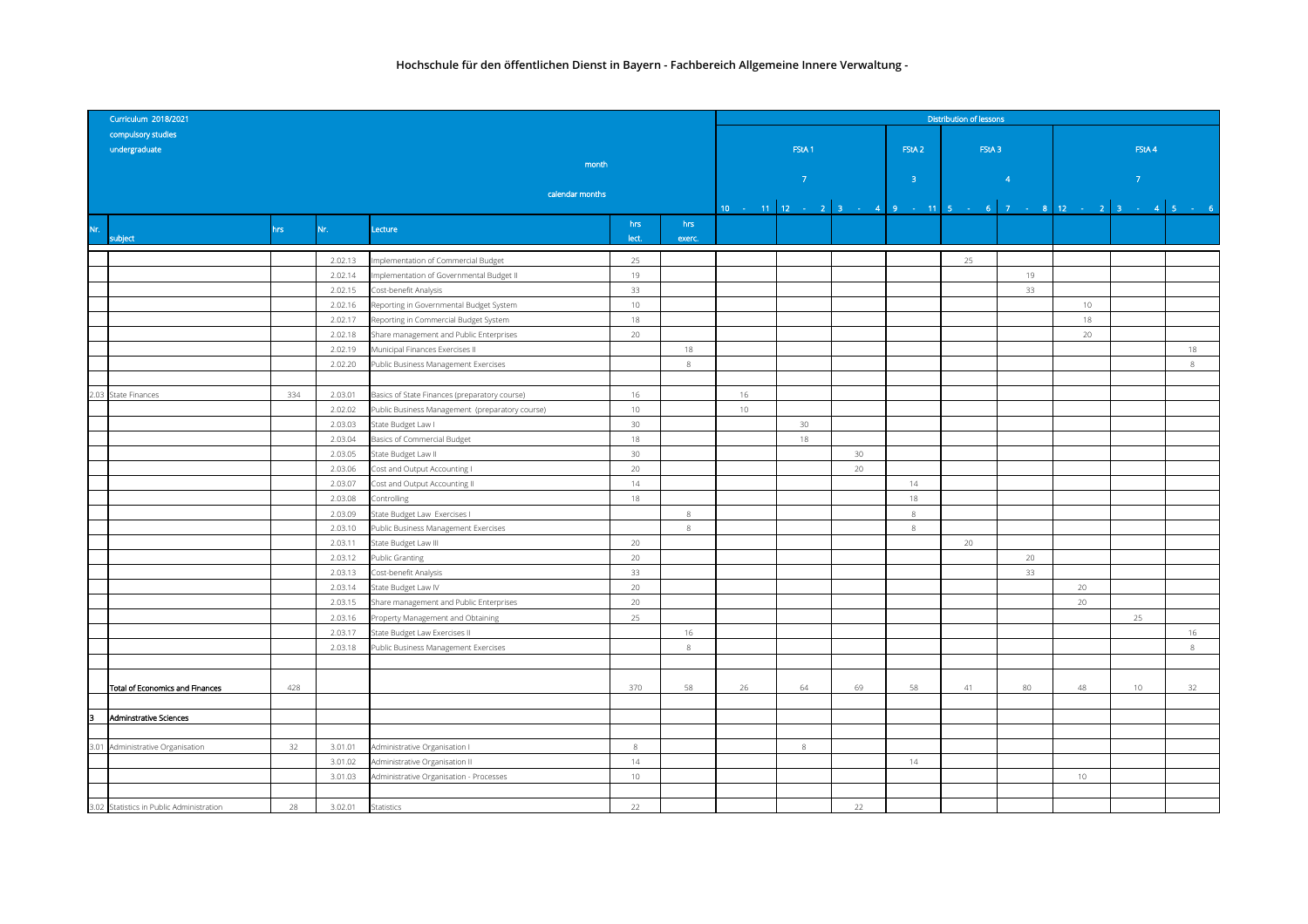| Curriculum 2018/2021 |                                                        |     |         |                                                          |                         |        |                | <b>Distribution of lessons</b> |                         |                   |                                                            |               |             |  |  |  |  |
|----------------------|--------------------------------------------------------|-----|---------|----------------------------------------------------------|-------------------------|--------|----------------|--------------------------------|-------------------------|-------------------|------------------------------------------------------------|---------------|-------------|--|--|--|--|
|                      | compulsory studies                                     |     |         |                                                          |                         |        |                |                                |                         |                   |                                                            |               |             |  |  |  |  |
|                      | undergraduate                                          |     |         |                                                          |                         |        |                | FStA <sub>1</sub>              |                         | FStA <sub>2</sub> | FStA <sub>3</sub>                                          |               | FStA4       |  |  |  |  |
|                      |                                                        |     |         | month                                                    |                         |        |                |                                |                         |                   |                                                            |               |             |  |  |  |  |
|                      |                                                        |     |         |                                                          |                         |        |                | $\sim$ 7 $^\circ$              |                         | 3 <sup>°</sup>    | $\overline{4}$                                             | $\mathcal{T}$ |             |  |  |  |  |
|                      |                                                        |     |         | calendar months                                          |                         |        |                |                                |                         |                   |                                                            |               |             |  |  |  |  |
|                      |                                                        |     |         |                                                          |                         |        |                |                                |                         |                   | 10 - 11 12 - 2 3 - 4 9 - 11 5 - 6 7 - 8 12 - 2 3 - 4 5 - 6 |               |             |  |  |  |  |
| Nr.                  |                                                        | hrs | Nr.     | Lecture                                                  | hrs                     | hrs    |                |                                |                         |                   |                                                            |               |             |  |  |  |  |
|                      | subject                                                |     |         |                                                          | lect.                   | exerc. |                |                                |                         |                   |                                                            |               |             |  |  |  |  |
|                      |                                                        |     | 3.02.02 | Statistics Exercises                                     |                         | 6      |                |                                |                         | 6                 |                                                            |               |             |  |  |  |  |
|                      |                                                        |     |         |                                                          |                         |        |                |                                |                         |                   |                                                            |               |             |  |  |  |  |
|                      | 3.03 Informatics                                       | 78  | 3.03.01 | nformatics I                                             | 16                      |        | 16             |                                |                         |                   |                                                            |               |             |  |  |  |  |
|                      |                                                        |     |         |                                                          |                         |        |                |                                |                         |                   |                                                            |               |             |  |  |  |  |
|                      |                                                        |     | 3.03.02 | Government I                                             | $\overline{4}$          |        | $\overline{4}$ |                                |                         |                   |                                                            |               |             |  |  |  |  |
|                      |                                                        |     | 3.03.03 | nformatics I                                             | 26                      |        |                | 26                             |                         |                   |                                                            |               |             |  |  |  |  |
|                      |                                                        |     | 3.03.04 | nformatics III                                           | 6<br>14                 |        |                |                                | 6                       |                   |                                                            |               |             |  |  |  |  |
|                      |                                                        |     | 3.03.05 | Government II                                            |                         |        |                |                                |                         |                   | 14                                                         |               |             |  |  |  |  |
|                      |                                                        |     | 3.03.06 | EGovernment III                                          | 12                      |        |                |                                |                         |                   |                                                            | 12            |             |  |  |  |  |
|                      |                                                        |     |         |                                                          |                         |        |                |                                |                         |                   |                                                            |               |             |  |  |  |  |
|                      |                                                        |     |         |                                                          |                         |        |                |                                |                         |                   |                                                            |               |             |  |  |  |  |
|                      |                                                        |     |         |                                                          |                         |        |                |                                |                         |                   |                                                            |               |             |  |  |  |  |
|                      | Social Sciences, Personnel Management,                 |     |         |                                                          |                         |        |                |                                |                         |                   |                                                            |               |             |  |  |  |  |
|                      | 3.04 Training of Communication                         | 132 | 3.04.01 | Social science principles in administrative organization | 14                      |        | 14             |                                |                         |                   |                                                            |               |             |  |  |  |  |
|                      |                                                        |     | 3.04.02 | Verbal and Media Presentations                           | 16                      |        |                | 16                             |                         |                   |                                                            |               |             |  |  |  |  |
|                      |                                                        |     | 3.04.03 | Working and Communication in Groups I                    | 20                      |        |                | 24                             |                         |                   |                                                            |               |             |  |  |  |  |
|                      |                                                        |     | 3.04.04 | Working and Communication in Groups II                   | 16                      |        |                |                                | 12                      |                   |                                                            |               |             |  |  |  |  |
|                      |                                                        |     | 3.04.05 | <b>Empirical Methods</b>                                 | 20                      |        |                |                                |                         | 20                |                                                            |               |             |  |  |  |  |
|                      |                                                        |     | 3.04.06 | Serviceoriented Administration                           | 16                      |        |                |                                |                         |                   | 16                                                         |               |             |  |  |  |  |
|                      |                                                        |     | 3.04.07 | Performance and Presentation Training                    | 18                      |        |                |                                |                         |                   |                                                            | 18            |             |  |  |  |  |
|                      |                                                        |     | 3.04.08 | Personnel Management (Leadership)                        | 12                      |        |                |                                |                         |                   |                                                            | 12            |             |  |  |  |  |
|                      |                                                        |     |         |                                                          |                         |        |                |                                |                         |                   |                                                            |               |             |  |  |  |  |
|                      | Total Administrative Science                           | 270 |         |                                                          | 264                     | 6      | 34             | 74                             | 40                      | 40                | 14<br>16                                                   | 28<br>24      | $\mathbb O$ |  |  |  |  |
|                      |                                                        |     |         |                                                          |                         |        |                |                                |                         |                   |                                                            |               |             |  |  |  |  |
|                      |                                                        |     |         |                                                          |                         |        |                |                                |                         |                   |                                                            |               |             |  |  |  |  |
| 4                    | Inter-disciplinary Lectures and Exercises,<br>Projects |     |         |                                                          |                         |        |                |                                |                         |                   |                                                            |               |             |  |  |  |  |
|                      |                                                        |     |         |                                                          |                         |        |                |                                |                         |                   |                                                            |               |             |  |  |  |  |
|                      | 4.00 Work and Study                                    | 12  | 4.00.01 | ntroduction to use informatic systems                    | $\overline{\mathbf{3}}$ |        | 3              |                                |                         |                   |                                                            |               |             |  |  |  |  |
|                      |                                                        |     | 4.00.02 | ntroduction to grant in aid                              | $\overline{2}$          |        |                | 2                              |                         |                   |                                                            |               |             |  |  |  |  |
|                      |                                                        |     | 4.00.03 | <b>Blended Learning</b>                                  | $\overline{3}$          |        |                |                                | $\overline{\mathbf{3}}$ |                   |                                                            |               |             |  |  |  |  |
|                      |                                                        |     | 4.00.04 | Scientfic work                                           | $\overline{4}$          |        |                | $\overline{4}$                 |                         |                   |                                                            |               |             |  |  |  |  |
|                      |                                                        |     |         |                                                          |                         |        |                |                                |                         |                   |                                                            |               |             |  |  |  |  |
|                      | luman Rights, Administrative Acting, Protest           |     |         |                                                          |                         |        |                |                                |                         |                   |                                                            |               |             |  |  |  |  |
|                      | 4.01 Procedure                                         | 64  | 4.01.01 | Human Rights, Administrative Acting, Protest Procedure 1 |                         | 24     |                |                                |                         | 24                |                                                            |               |             |  |  |  |  |
|                      |                                                        |     |         |                                                          |                         |        |                |                                |                         |                   |                                                            |               |             |  |  |  |  |
|                      |                                                        |     |         |                                                          |                         |        |                |                                |                         |                   |                                                            |               |             |  |  |  |  |
|                      |                                                        |     | 4.01.02 | Human Rights, Administrative Acting, Protest Procedure 2 |                         | 20     |                |                                |                         |                   |                                                            | 20            |             |  |  |  |  |